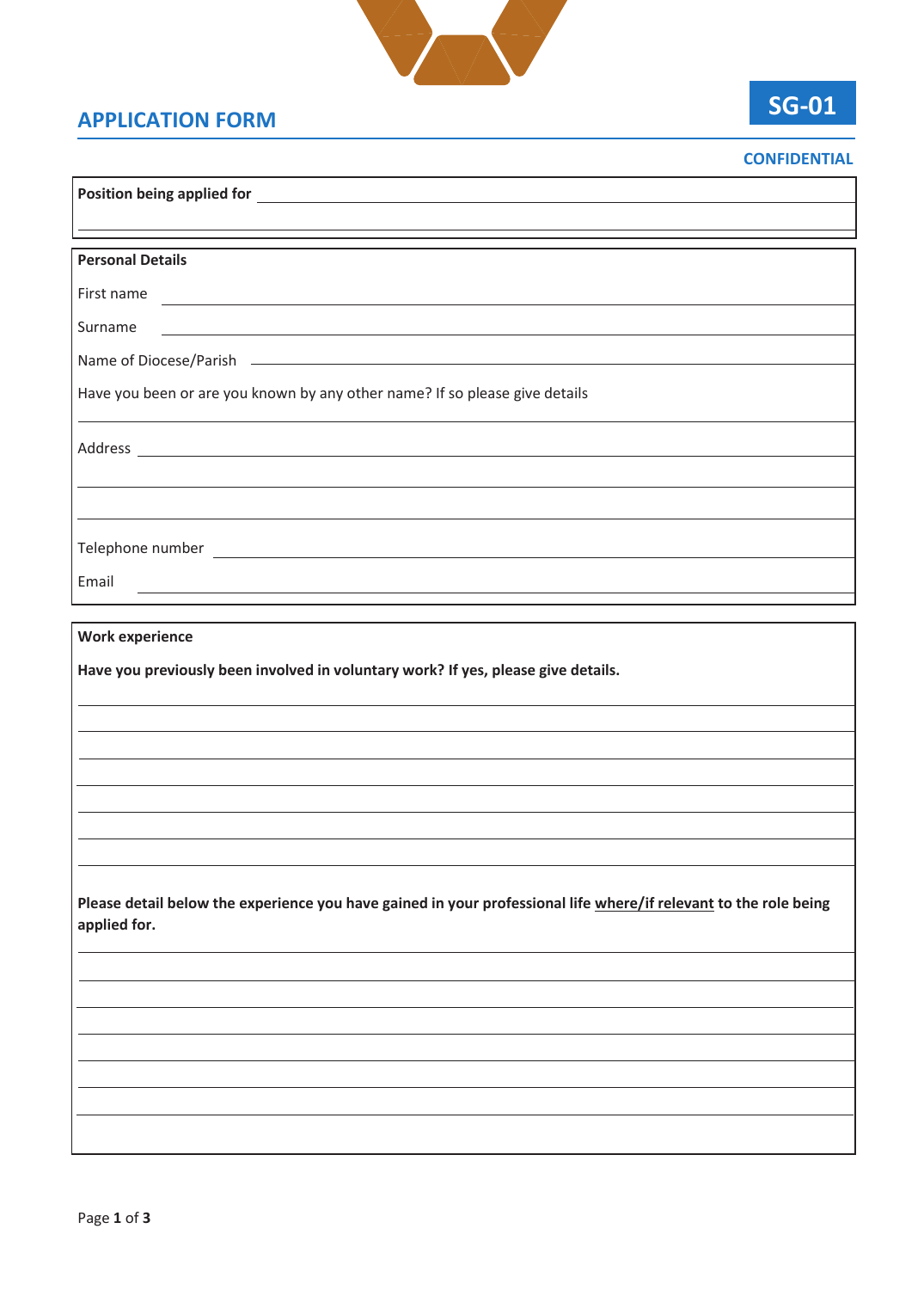

**Why do you want to get involved in this activity?**

**Have you previously received any training for working with children or young people? If yes, please give details.**

**Have you previously received any training for working with children or young people? If yes, please give details.**

**Do you have any specific needs that we need to be made aware of?** 

**Do you have any specific needs that we need to be made aware of?** 

**Please provide any other relevant information below.** 

**Please provide any other relevant information below.** 

| <b>Referees</b>                                                                                                      |  |  |
|----------------------------------------------------------------------------------------------------------------------|--|--|
| Please provide the names and contact details of two people whom we could contact for a reference (not<br>relatives). |  |  |
| Referee 1                                                                                                            |  |  |
| <b>Name</b>                                                                                                          |  |  |
| <b>Address</b>                                                                                                       |  |  |
|                                                                                                                      |  |  |
|                                                                                                                      |  |  |
| <b>Telephone number</b>                                                                                              |  |  |
| <b>Email address</b>                                                                                                 |  |  |

**Referees**